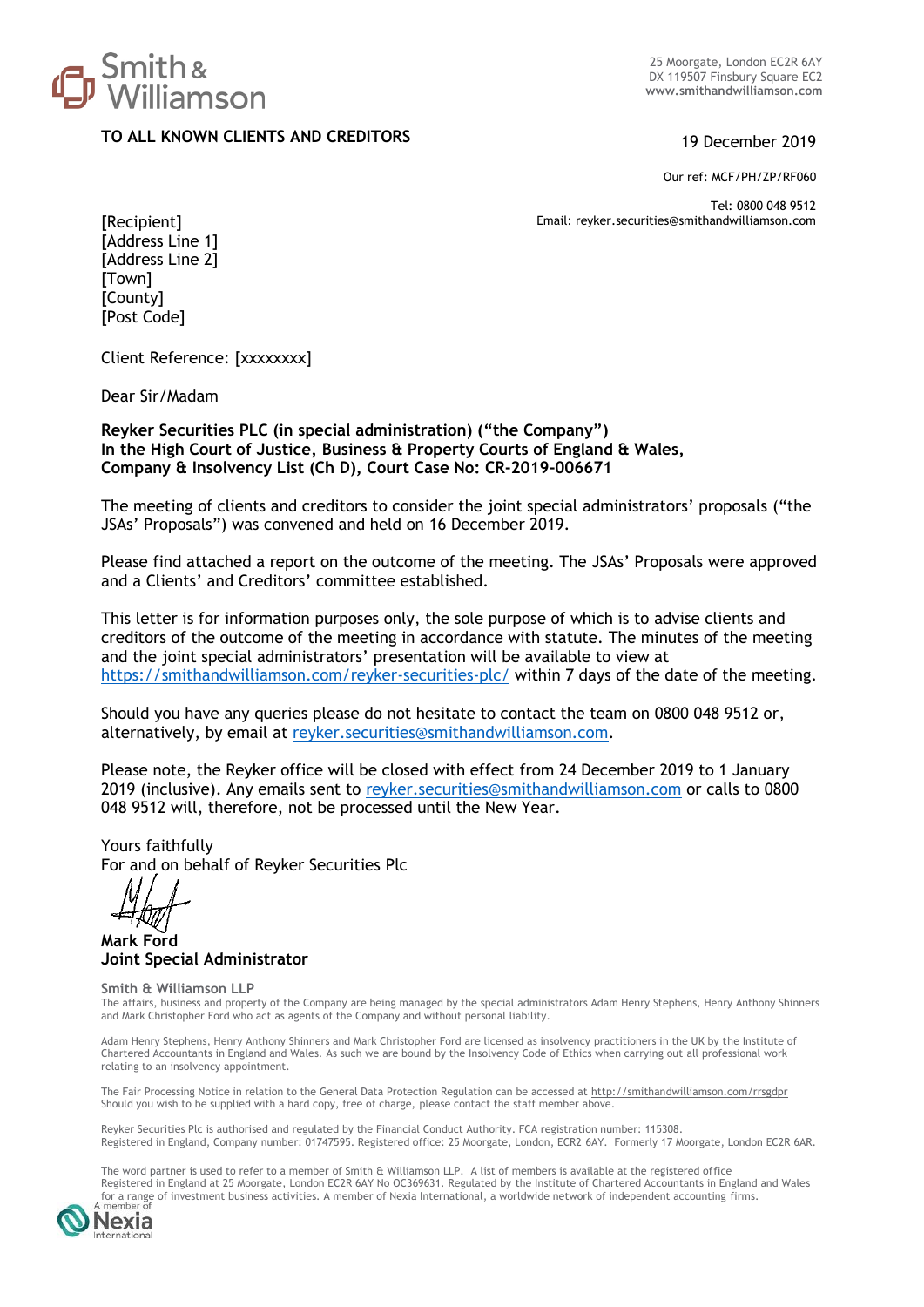# **REYKER SECURITIES PLC (IN SPECIAL ADMINISTRATION) ("the Company")**

## **IN THE HIGH COURT OF JUSTICE, BUSINESS AND COURTS OF ENGLAND & WALES, COMPANY & INSOLVENCY LIST (CH D), CASE NUMBER: CR-2019-006671**

### **REPORT ON THE OUTCOME OF THE MEETING OF THE CLIENTS AND CREDITORS OF THE MEETING HELD AT ETC. VENUES, 155 BISHOPSGATE, LONDON, EC2M 3YD AT 11.00 HRS ON 16 DECEMBER 2019**

The meeting was convened in accordance with Paragraph 51 of the Investment Bank Special Administration Regulations 2011 for the purpose of the Company's Clients and Creditors considering and voting upon the following resolutions:

- 1 THAT the Joint Special Administrators' proposals ("the JSAs' Proposals") be approved;
- 2 THAT a Clients' and Creditors' Committee should be established

A summary of the JSAs' Proposals (as previously circulated) is attached at Appendix I.

# **Voting**

The Clients and Creditors voted separately on each resolution and a majority by value of Clients or Creditors voting in person or by proxy was required for a resolution to be passed. A resolution would only be approved if both Clients and Creditors voted in favour.

The votes submitted by the Clients and Creditors, either in person or by proxy, are summarised as follows:

Voting by Clients on 16 December 2019:

| <b>Resolution</b>   | For $(f)$   | Against (£) | Outcome         |
|---------------------|-------------|-------------|-----------------|
| I - JSAs' Proposals | 222,108,679 | 217,176     | Passed - 99.90% |
| 2- Committee        | 222,014,165 | 296,690     | Passed - 99.87% |

Voting by Creditors on 16 December 2019:

| <b>Resolution</b> | For $(f)$ | Against (£) | Outcome          |
|-------------------|-----------|-------------|------------------|
| - JSAs' Proposals | 311,635   |             | Passed - 100%    |
| 2- Committee      | 311,635   |             | 100%<br>Passed - |

Accordingly, both resolutions were duly passed. No modifications were proposed by either Clients or Creditors in respect of the JSAs' Proposals.

# **Committee**

Following the resolutions being passed, nominations for the members of the Clients' and Creditors' committee were received and considered. Following a consultation between the nineteen nominees, a consensus for the nominations was agreed and four Clients (or Client representatives) and the FSCS each made a short introduction of themselves to the meeting attendees. The nomination of these five proposed committee members was duly agreed (in accordance with statute) with no objections from those present at the meeting.

Full details will be provided under separate cover once each of the proposed members have returned a consent to act and the committee has been duly constituted.

**Mark Ford** 

**Chair & Joint Special Administrator**